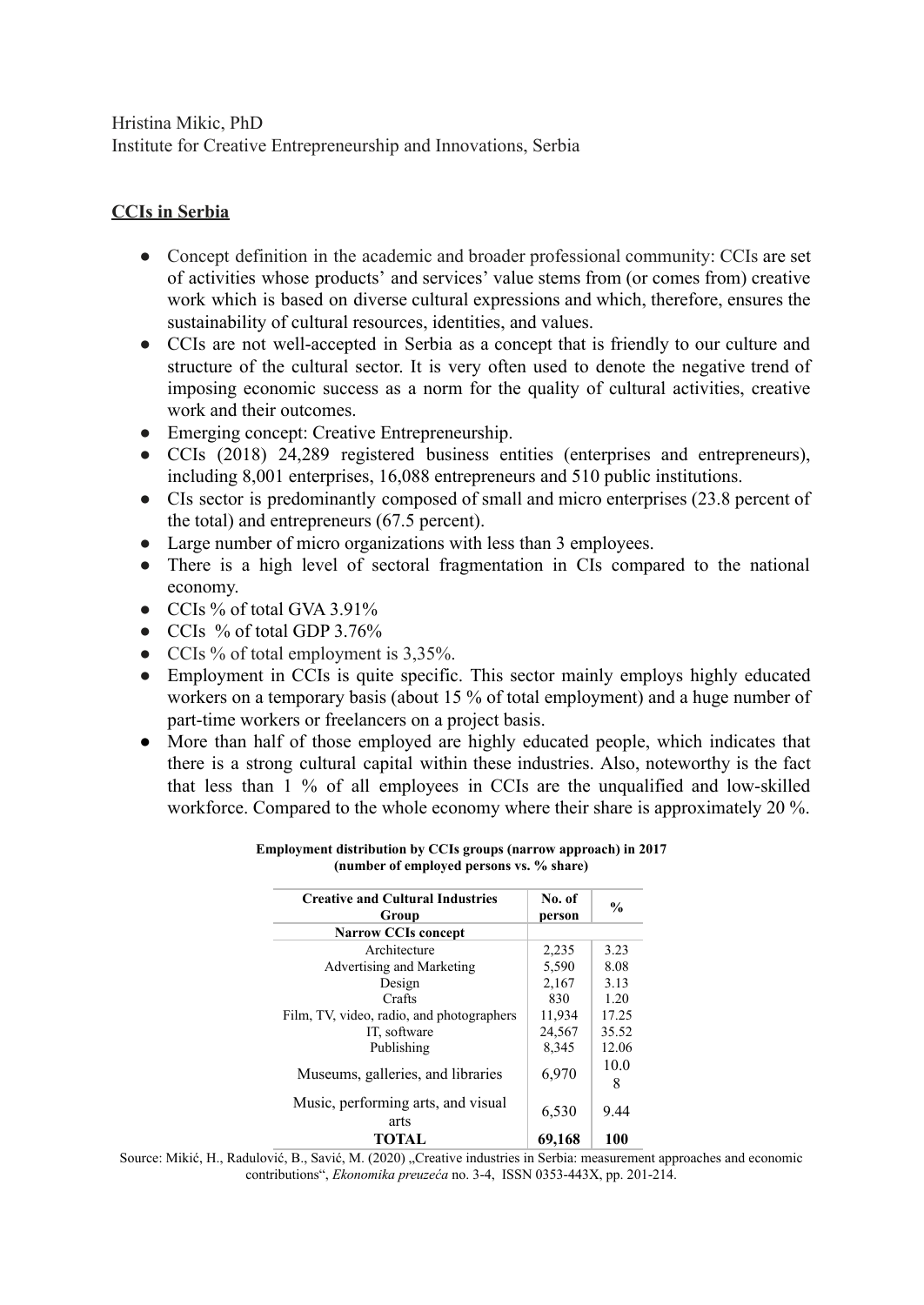- The concentration of employment is proportional to the market share of leading companies in several branches. For instance, the top-ranking media companies employ approximately 55.6 percent of employed persons in the branch; in the film industry, the first three firms accounted for 75% of total employment in the branch.
- There are two development models in CCIs: one, representing companies that are outsourced by large foreign companies, and the other where work is based on authenticity and originality of author`s expressions. The first group of companies achieves high rates of growth and employment but does not create goods protected by intellectual property rights, nor those that have symbolic, cultural, or artistic value. These companies provide services to the global CCIs companies. Most of them are in the film industry, advertising, IT industry, animation, etc. The second group of CCIs operators is much more important for Serbia's creative identity, diversity, and sustainability of cultural expressions and values. They are mostly made up of small creative companies, creative entrepreneurs, and associations that create contents of original character and authentic authors' expression.

## **Missing data, statistical data collection:**

- Data about CCIs are not being collected regularly and in continuity, and they mainly come from occasional projects. Therefore, we have different studies and approaches to data collection which are mutually incomparable.
- We are missing quality data about creative entrepreneurs, craftsmen, and new digital services (e.g., AR or VR studios with cultural content).
- Since 2017. collected data are not used to provide an objective insight into the development of CCIs, but are filtered to show only positive results and an embellished picture of the CCIs development (if they are published by public government bodies or government consultants in the form of communications or policy papers).
- The most cost-effective approach to data collection is the one based on administrative databases, but such an approach is disabled by the ineffective strategy of open data government. For instance, the Serbian Business Registers Agency charges for data from financial reports that are regularly submitted to it by all entrepreneurs and organizations. Instead, it could offer anonymized open data that are used for statistical purposes and therefore enable researchers to better follow CCIs. The Ministry of Finance and data about public finances are generally not open. If there is some data published, such data are so much synthesized that they cannot be used for the analysis of CCIs. The Statistical Office of the Republic of Serbia has a nontransparent and limiting policy for the usage of their anonymized micro data.

## **Priorities of policy programs (to which particular branch of CCIs priority is given at the regional and national level)**

- On the level of policy, CCIs are often wrongly understood as IT industry or, sometimes, as entertainment industry, and that affects inefficient public policies measures.
- Based on such understanding, decision-makers are bringing measures directed toward economic growth, scaling and fast (but not necessarily sustainable) results. The measures that are being brought are trying, in an aggressive way, to change the